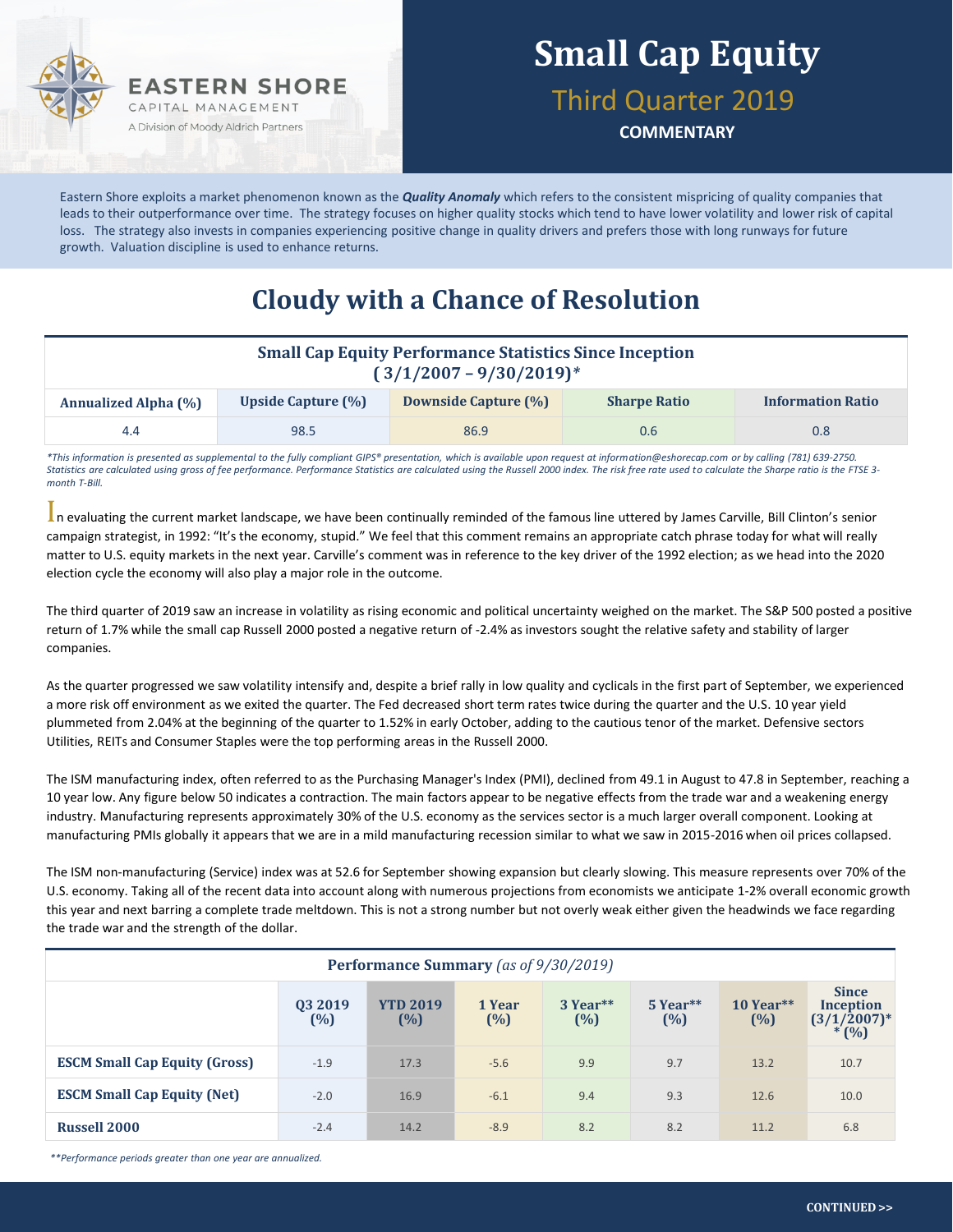

### **Small Cap Equity** Third Quarter 2019

**COMMENTARY**

#### **Third Quarter 2019 Results**

During the third quarter of 2019, the Eastern Shore Small Cap Equity Composite delivered a return of -1.9%/-2.0% gross/net of fees vs. the Russell 2000's return of -2.4%.

The third quarter of 2019 saw many volatile trading days as news about the trade war, impeachment, the Fed, and the economy increased investor uncertainty as to how the world will look going forward. As mentioned earlier, we clearly saw more of a risk off environment as the quarter went on. Profitable companies in the index lost just 0.42% in the quarter while loss makers were down over 8%. We saw companies with the highest returns on equity (ROE) handily outperform low or negative ROE companies, and we saw higher market caps outperform as well. It is clear that investors are favoring quality and stability in their portfolios which is helping our portfolio given our emphasis on these quality factors.

The strongest sector contributors to the Small Cap Equity strategy's relative performance during the quarter were the Producer Durables and Materials sectors. Strong performers in Producer Durables included less-than-truckload carrier Saia, Inc. (SAIA). In July the company reported tonnage trends that were stronger than expected, along with solid pricing and contract renewals up high single digits. The company has accelerated its geographic expansion into the Northeast with the expected addition of three new terminals in the area during the third quarter. Management has been executing well on its growth plans in spite of uncertainties in the overall freight environment.

In Materials, a standout was Cabot Microelectronics Corporation (CCMP). Cabot Microelectronics is a producer of consumables – primarily slurry and pads – used in the production of semiconductor wafers. The team has maintained exposure to semiconductor-related holdings over the past few years given the incorporation of semiconductors into an ever-broadening array of products, which have resulted in the industry's decoupling from the PC cycle which had historically driven volatility in this area. The company has been executing well on its integration of recent acquisition KMG Chemicals and has been benefitting from the synergies of the deal. The company appears to be on track to finish the year at the high end of its guidance range in spite of recent softness on the memory side of its business. Cabot is one of a few remaining producers of advanced materials solutions for the semiconductor industry following Versum (VSM)'s acquisition by German firm Merck KGaA earlier in the year. We maintained exposure to this established quality holding at the end of the quarter given the company's strong prospects for future growth.

Sector detractors for the quarter included Health Care and Consumer Staples. Within Healthcare a notable underperformer was Merit Medical Systems (MMSI), a firm that manufactures and markets disposable medical devices for cardiovascular and endoscopic use. The company's cardiovascular segment produces products for peripheral intervention, cardiac intervention, interventional oncology and spine, and cardiovascular and critical care use. The firm's endoscopy segment integrates non-vascular stent technology with balloon dilators, inflation devices, guide wires, procedure kits, and other devices used by surgeons in the treatment of a variety of ailments. The team felt that medical technology firms like Merit Medical Systems would be well insulated from the risks that the current environment presents including the ongoing trade wars and the potential for a cyclical slowdown in the economy. During the quarter, however, Merit Medical Systems reported results that fell short of market expectations and reduced its margin guidance due to having recently taken on some lower margin business. The team maintained exposure to the company as of quarter end given its risk profile, attractive valuation, and prospects for growth going forward. We have been cautious overall on Health Care given the potential legislative and regulatory risks in the space.

Regarding Consumer Staples, our slight underperformance was primarily driven by our not having exposure to some of the larger, more highly levered companies in this area. Many Consumer Staples companies have burdensome debt loads and appear potentially over-valued in our view, particularly in light of the influence of underlying commodity costs on their profitability. We continue to favor Consumer Staples businesses with greater financial flexibility and meaningful competitive advantages within their industries.

| Q3 2019 Top 5 Contributors <sup>†</sup>   |      |                                        | Q3 2019 Top 5 Detractors <sup>†</sup> |      |                                        |  |
|-------------------------------------------|------|----------------------------------------|---------------------------------------|------|----------------------------------------|--|
| <b>Security</b>                           | (%)  | <b>Avg. Weight Contribution</b><br>(%) | <b>Security</b>                       | (%)  | <b>Avg. Weight Contribution</b><br>(%) |  |
| Cabot Microelectronics Corporation (CCMP) | 3.37 | 0.85                                   | Merit Medical Systems, Inc. (MMSI)    | 1.24 | $-0.97$                                |  |
| Saia, Inc. (SAIA)                         | 1.03 | 0.41                                   | Everbridge, Inc. (EVBG)               | 2.05 | $-0.59$                                |  |
| Trex Company, Inc. (TREX)                 | 1.58 | 0.38                                   | uniQure N.V. (QURE)                   | 0.73 | $-0.48$                                |  |
| Rexford Industrial Realty, Inc. (REXR)    | 3.12 | 0.28                                   | Callon Petroleum Company (CPE)        | 0.42 | $-0.34$                                |  |
| Entegris, Inc. (ENTG)                     | 1.08 | 0.25                                   | CareDx, Inc. (CDNA)                   | 0.42 | $-0.33$                                |  |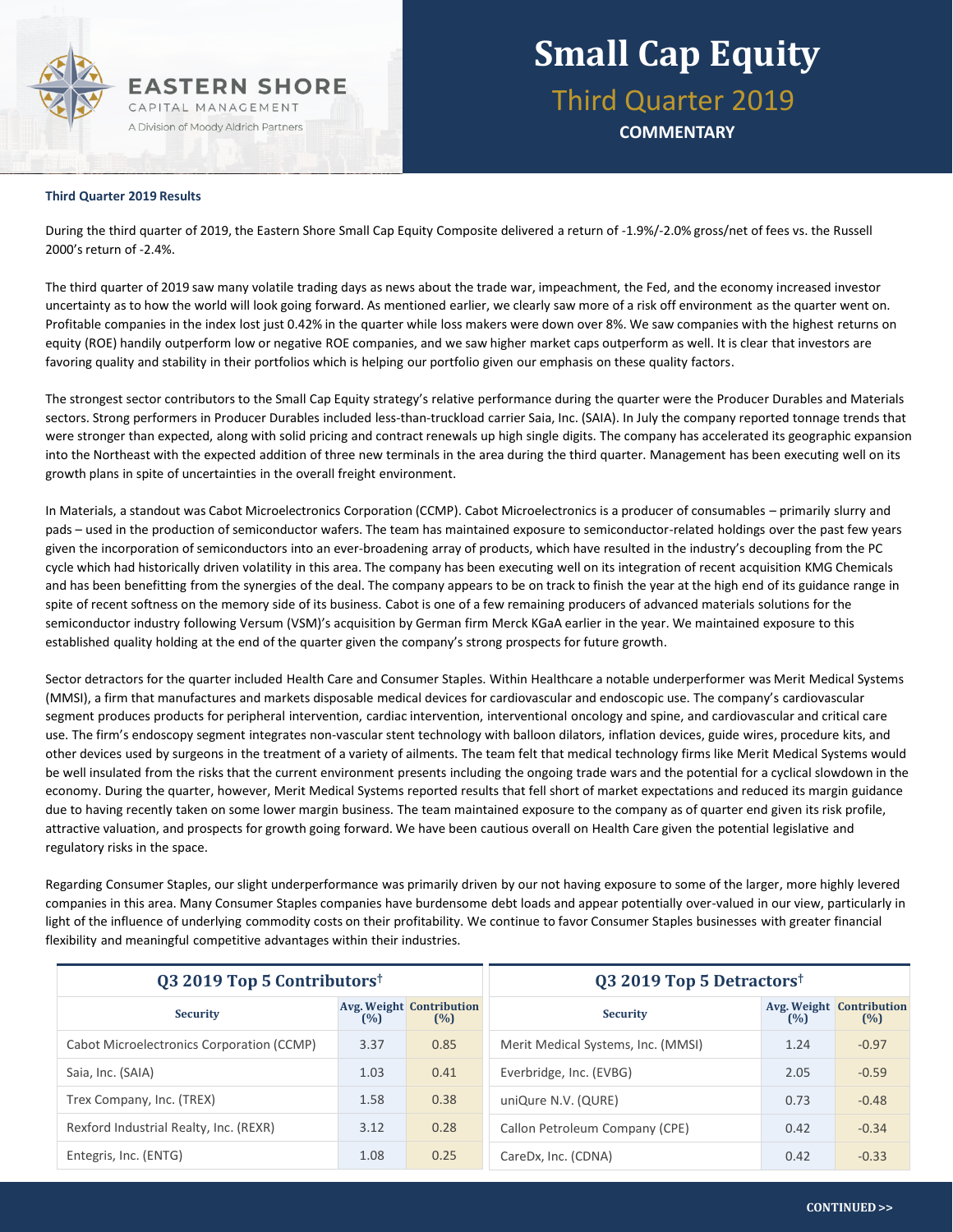### **EASTERN SHORE** CAPITAL MANAGEMENT A Division of Moody Aldrich Partners

# **Small Cap Equity**

Third Quarter 2019

**COMMENTARY**

#### **Outlook**

As we write this letter in early October, it is difficult to predict what the economic and political landscape will look like in 2020. The Trump administration recently announced that it is blacklisting nine more Chinese technology firms for various violations and have proposed a measure to prohibit U.S. government pension funds from investing in Chinese equities. There are even some reports that White House advisors are looking for ways to limit the weights of Chinese stocks to be included in equity benchmarks from index providers such as MSCI. The Chinese have responded that retaliatory measures are forthcoming.

These measures limiting capital flows are concerning because they can introduce new real risks to the global economy that can bleed into the U.S. economy. The administration has also indicated that it has no interest in the incremental trade deals which were recently suggested by the Chinese government. It appears as though this trade war will be drawn out well into next year.

We consider ourselves bottom up fundamental investors, but it is impossible to ignore the geo-political issues that will affect global economies and the companies we invest in. At the end of the day earnings drive stock prices and the economy drives earnings - "it's the economy, stupid" rings as true today as it ever has.

In evaluating the U.S. economy we must bear in mind that the consumer represents approximately 70% of GDP. Although it has come down a bit recently, consumer confidence remains high. Employment is strong and we are seeing moderate wage gains. Oil prices have declined significantly from last year and interest rates continue to stay low. At this point the consumer is in good shape to keep the economy positive.

Business confidence, as measured by The Conference Board Measure of CEO Confidence, declined from 43 in the second quarter of 2019 to a reading of 34 in the third quarter. A reading of less than 50 points reflects more negative than positive responses. This is the lowest reading since the first quarter of 2009 when this measure reached 30. Trade and tariff issues along with slower global growth are causing a heightened degree of uncertainty. As a result, more CEOs than last year say they have curtailed investment. A separate September poll of CEOs and CFOs indicated that a large majority believe that the recent trade disputes "will have a lasting impact on their business."

The disconnect between consumer and business confidence further obfuscates the prospects for the economy going forward. We will be watching consumer confidence and behavior closely in the coming months for clues regarding the ultimate direction of the economy. Increased caution and a reduction in spending on the consumer's part would have a real impact on the economy, especially when coupled with the cautious tone of U.S. businesses.

Analysts' consensus earnings growth estimates for small caps currently stand at -13.9% for the third quarter and improve to +4.4% for the fourth quarter. That would give us approximately -4% earnings growth for 2019. This is not a real surprise given the strong tax cut induced growth we saw in 2018. For 2020 consensus for earnings growth is +18.8%. Analysts are notoriously optimistic regarding forward earnings so we do not think that a mid-teens number is realistic. Assuming we reach a trade resolution, earnings growth could end up in the 9-12% range; in the absence of a deal, a range of 5-7% seems more likely. In either scenario the U.S. economy seems unlikely to slip into a recession within the next year.

We do not see volatility abating in the near term, however, and continue to favor established quality businesses that have historically held up better in volatile environments. We prefer companies that have real revenue visibility, large addressable markets, and end markets that will be less sensitive to the overall economy. We anticipate that our bias towards higher quality businesses will continue to serve our strategies well given the uncertainty of the current political environment and the ultimate timing of trade issue resolution.

We appreciate your interest in Eastern Shore and encourage you to reach out with questions and feedback.



**Robert Barringer, CFA CIO, Partner, & Portfolio Manager**



**James O'Brien, CFA Partner & Portfolio Manager**



**Sarah Westwood, CFA, CMT Partner & Portfolio Manager**